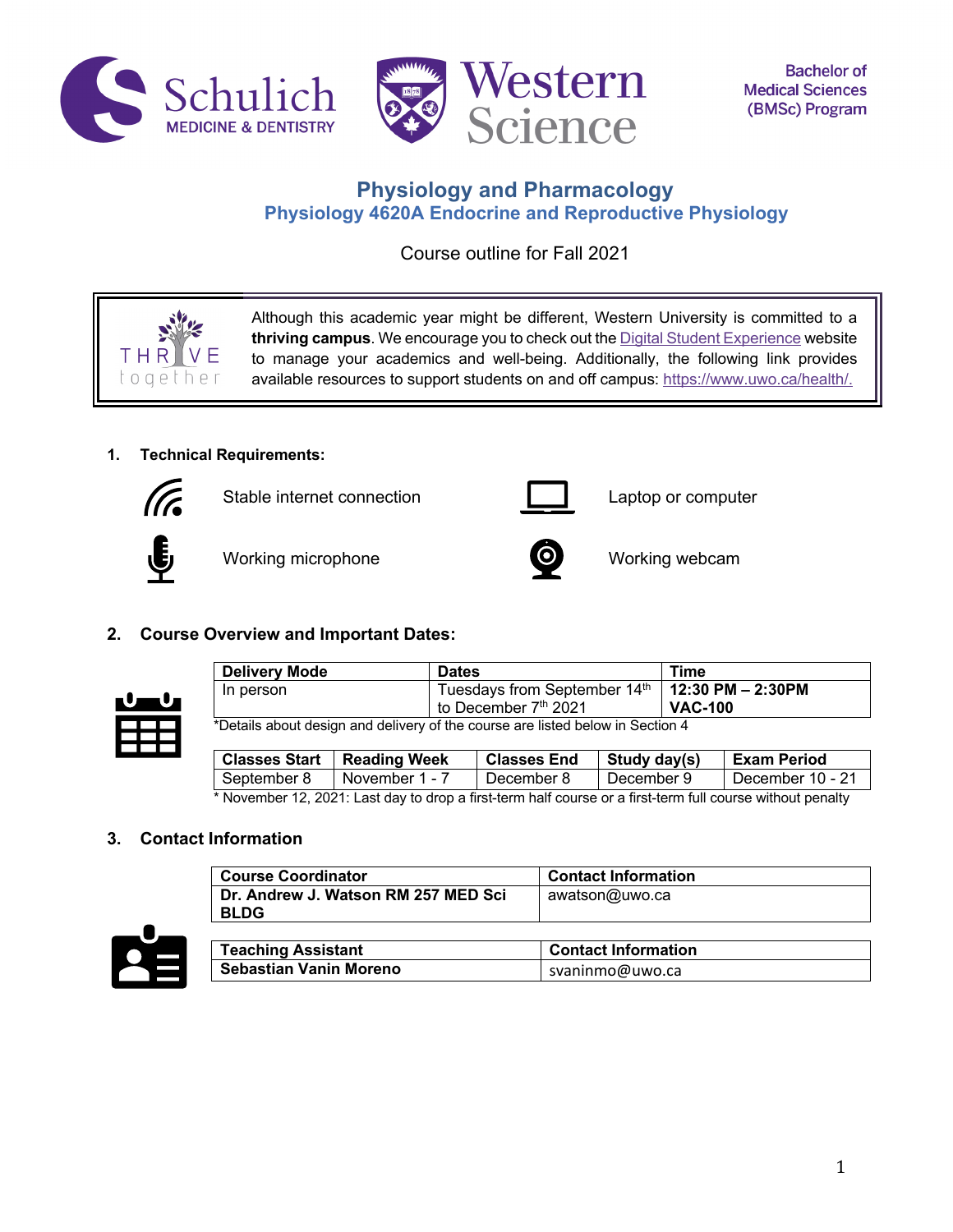# **4. Course Description and Design**

Physiology 4620A reviews selected topics in the field of Endocrine and Reproductive physiology. This course does not attempt to be a comprehensive course in the sense that no attempt is made to cover all aspects of endocrine and reproductive physiology. The format of the course will be a series of topics with learning materials (lectures; review and primary literature articles on each topic) and weekly live sessions discussing each selected topic with the entire class. Students are expected to read all learning materials for each topic before each weekly session and be prepared to contribute to the general discussion with all class participants.

| <b>Delivery Mode</b> | <b>Dates</b>                                      | Time           |
|----------------------|---------------------------------------------------|----------------|
| In Person            | Tuesdays from September $14th$ 12:30 PM - 2:30 PM |                |
|                      | to December $7th$ 2020                            | <b>VAC 100</b> |



 $\boxtimes$  Attendance at sessions is required

 $\boxtimes$  A recording will be provided for in person sessions

All course material will be posted to OWL: http://owl.uwo.ca. Any changes will be indicated on the OWL site and discussed with the class.

If students need assistance, they can seek support on the OWL Help page. Alternatively, they can contact the Western Technology Services Helpdesk. They can be contacted by phone at 519-661-3800 or ext. 83800.

Google Chrome or Mozilla Firefox are the preferred browsers to optimally use OWL; update you're your browsers frequently. Students interested in evaluating their internet speed, please click here.

NOTE: In the event of a COVID-19 resurgence during the course that necessitates moving away from face-to-face interaction, all remaining course content will be delivered entirely online, either synchronously (i.e., at times indicates in the timetable) or asynchronously (e.g., posted on OWL for students to view at their convenience). The grading scheme will not change. Any remaining assessments will also be conducted online at the discretion of the instructor.

### **5. Learning Outcomes**

General course objectives and expectations:

A student who has completed Physiology 4620Aa/5620A should be able to:

• discuss the current state of knowledge of those areas of endocrine and reproductive physiology covered by the course; (reading and discussing review articles; primary literature; completing written assignments; answering essay type questions).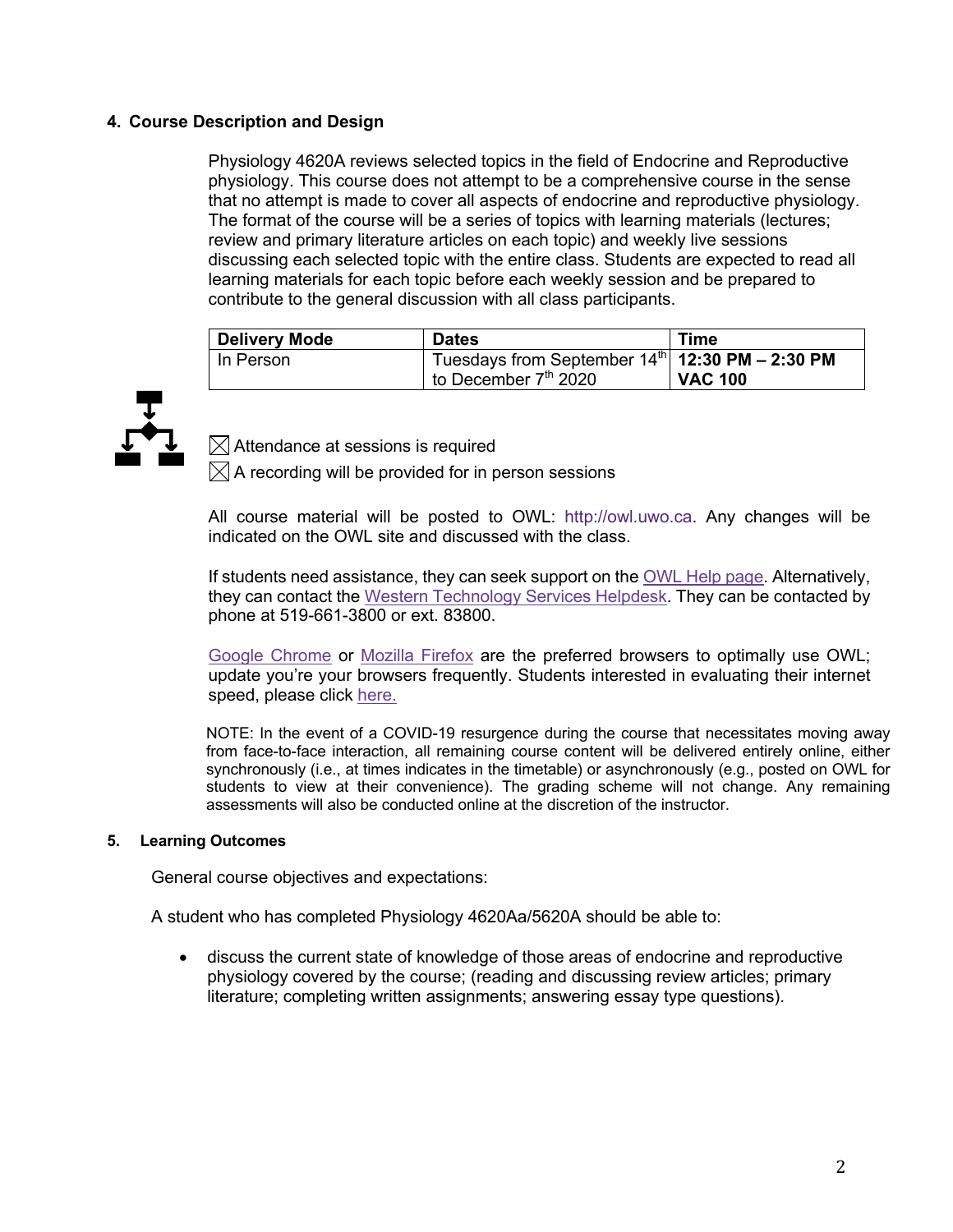• evaluate critically the problem formulation, methodology, results, and conclusions in selected research literature using external criteria (conclusions of others) and internal criteria (appropriateness of methodology, significance of results, consistency of conclusions); (paper critique and review assignments).



- make hypothetical predictions relating to the implications of the results and conclusions in selected literature. (midterm and final exam).
- Students are expected to come to each class having read all session materials (recorded lectures; review and primary literature articles assigned to each session topic) **before hand** and be prepared to discuss topics in sessions each week as follows:

# **6. Course Content and Schedule**

| - |  |
|---|--|
|   |  |

| Sept. 14 <sup>th</sup>   | Why study reproductive biology? Neuroendocrinology: The HPO Axis                                                                                                                                                                         |
|--------------------------|------------------------------------------------------------------------------------------------------------------------------------------------------------------------------------------------------------------------------------------|
| Sept. 21 $st$            | Sex Determination/ Sex Differentiation                                                                                                                                                                                                   |
| Sept. 28 <sup>th</sup>   | Puberty                                                                                                                                                                                                                                  |
| Oct. $5^{\text{th}}$     | <b>Reproductive Cycles</b>                                                                                                                                                                                                               |
| Oct. 12 $th$             | Ovary                                                                                                                                                                                                                                    |
| Oct. 19 $th$             | Testes (midterm available to start October 18 <sup>th</sup> , and submit b hr. midterm<br>exam; take home open book exam; essay style) (25%); First Take-home<br>exam assignment open on course owl site; write an abstract 1 page (10%) |
| Oct. $26^{\text{th}}$    | Fertilization                                                                                                                                                                                                                            |
| Nov 1st -5 <sup>th</sup> | <b>Fall Student Break Week</b>                                                                                                                                                                                                           |
| Nov 9 <sup>th</sup>      | <b>Preimplantation Development</b>                                                                                                                                                                                                       |
| Nov 16 <sup>th</sup>     | Implantation (First Take home submitted); second take home assignment<br>opened on course owl site; write a 2-page paper critique; (15%)                                                                                                 |
| Nov. $23^{\text{rd}}$    | Maternal Recognition of Pregnancy                                                                                                                                                                                                        |
| Nov 30 <sup>th</sup>     | Placentation                                                                                                                                                                                                                             |
| Dec $7^{\mathsf{th}}$    | Contraception/ Fertility Treatment (second take home submitted)                                                                                                                                                                          |
|                          |                                                                                                                                                                                                                                          |

Final Exam period December 2021<sup>st</sup> - Final exam (50%)

# **7. Participation and Engagement**



 $\boxtimes$  Students are expected to participate and engage with content as much as possible

 $\boxtimes$  Students are highly recommended to participate during weekly sessions; Owl forums will be monitored no more than twice a week by the TA.

 $\boxtimes$  Students can also participate by interacting in the forums with their peers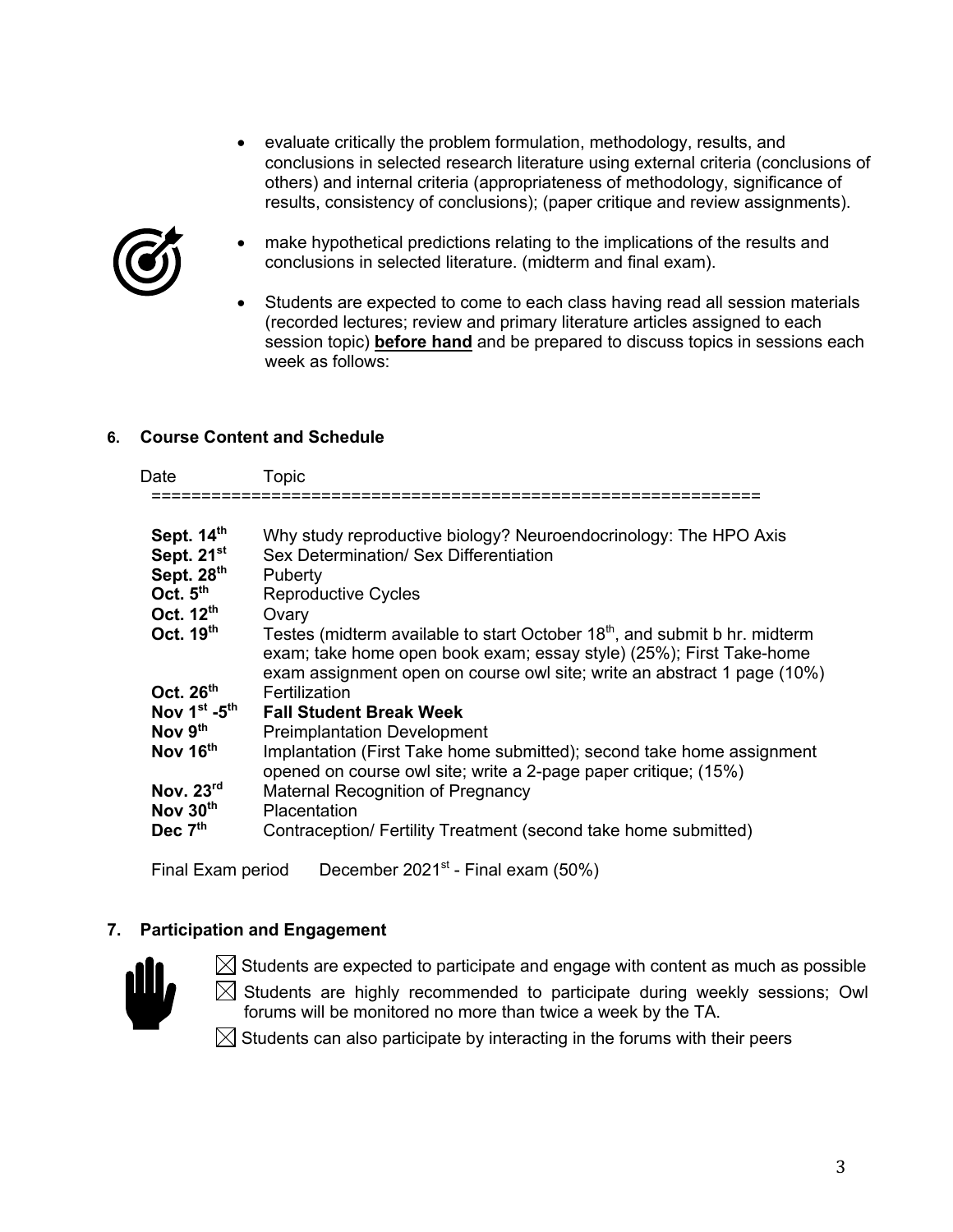# **8. Course Learning Materials**

At least one current review article and 2 primary research articles on each session topic will be linked to each weekly session. The content of these articles is meant to provide a syllabus for the learning of each topic the course will consider. Students are expected to come to class having read all course materials associated with each session. All learning aids contain information that will allow the student to write comprehensive answers to questions posed on midterm and final course exams. These course materials replace the use of a class textbook as all topics will focus largely on current findings associated with each topic.



The course evaluation will be broken down as assessed as follows:

| Due Date                                   | % of Final Mark                         |
|--------------------------------------------|-----------------------------------------|
| Oct 19 <sup>th</sup> , 2021 take home open |                                         |
| book exam; essay style                     | 25%                                     |
|                                            | 10%                                     |
| Dec 7 <sup>th</sup> , 2020 at 11:55 AM     | 15%                                     |
| Dec Exam period                            | 50%                                     |
|                                            | Nov 16 <sup>th</sup> , 2021 at 11:55 AM |

Students will have access to the take home midterm at midday on October  $18<sup>th</sup>$  and then will have 24 hrs to complete this essay style test. Students will download the questions from OWL and prepare a PDF file answer sheet that will be uploaded back to the OWL site by the student on or before midday October 19th.

This exam will consist of answering 3 mini-essays ie 1 page each, answering questions based on the first 5 weeks of class material. Students will answer the questions using their laptop computers and saved as a **PDF file**. It will be an open book exam, but **students must not plagiarize** and will be expected to answer each question in their own words using their own ideas and thoughts on each subject. Once the exam is ready for submission students will upload the exam answer file immediately to OWL under the assignments tab. These file names must include the student's "first initial, surname & 1<sup>st</sup> midterm", for identification purposes. These documents will be reviewed through Turnitin to determine originality.

A first written assignment requiring each student to prepare a maximum of 350-word abstract based upon a series of result outcomes that will be opened on the course owl site on October 19th session and must be returned by uploading **an MS word file** to the assignment link on Owl on November  $16<sup>th</sup>$  by  $11:55$  AM. These file names must include the student's "first initial, surname & 1<sup>st</sup> assign", for identification purposes.

A second written assignment will require each student to write a 2-page paper critique of a selected research journal article. The articles will be provided to students on November 16<sup>th</sup>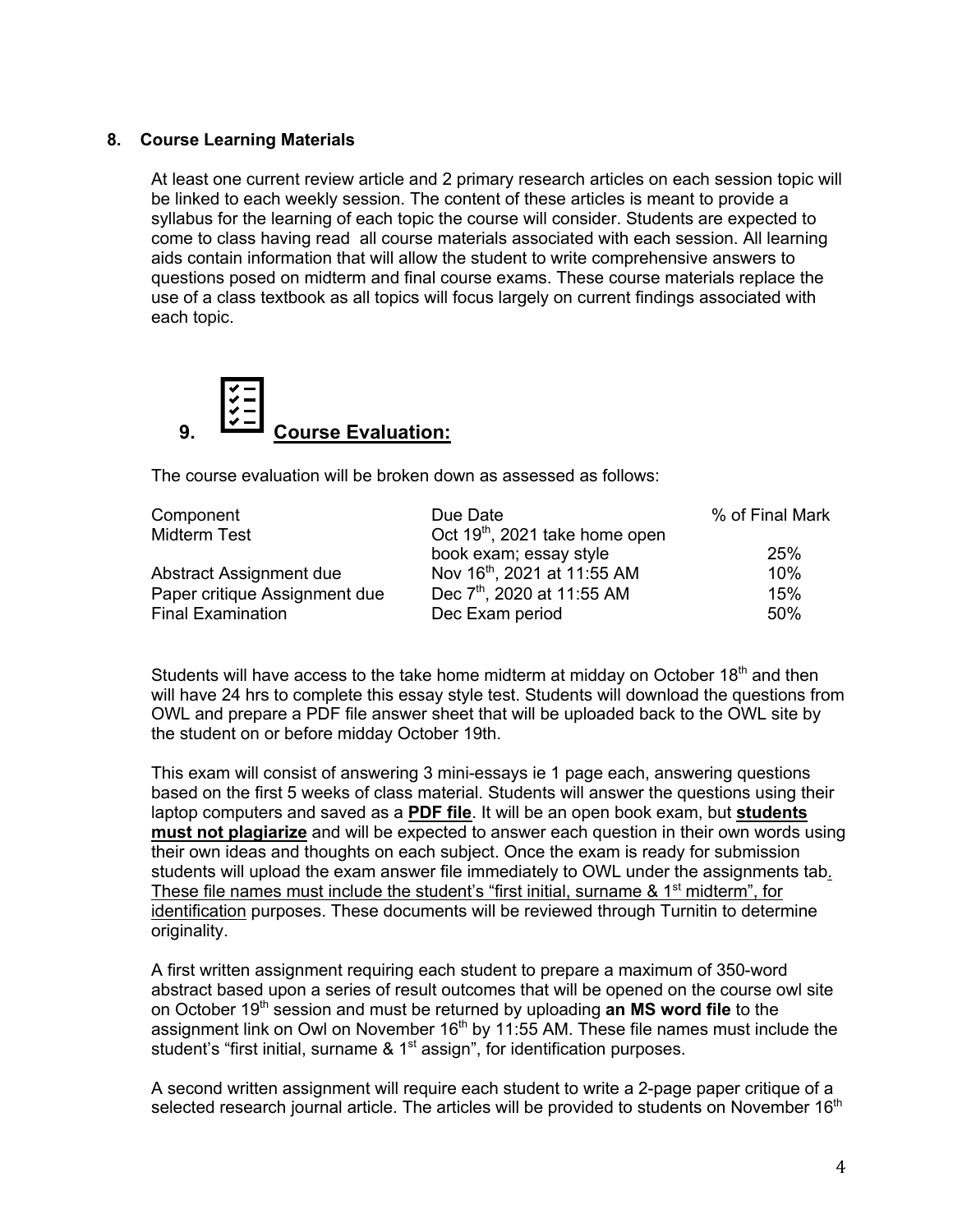by opening the 2<sup>nd</sup> assignment folder on the course owl site. These assignments must be returned by December 7th, 2021 at 11:55 AM by **uploading an MS word file** to the assignment link on Owl. These file names must include the student's "first initial, surname & 2<sup>nd</sup> assign", for identification purposes.

All information including rubrics and resources or guides for completing each assignment will be available on the assignment tab in owl.

The final examination (date and location are scheduled by Western) is a 2.5hrs open book exam as the midterm examination. It will consist of a mixture of essay-type (maximum 1 page), and short answer (one paragraph) questions dealing with the entire course materials and related readings. It will be scheduled during the final examination period. As for the midterm exam, students will answer the questions using their laptop computers and upload the file as **a PDF file to** OWL. It will be an open book exam, but **students must not plagiarize** and will be expected to answer each question in their own words using their own ideas and thoughts on each subject. Once the 2.5 hours is up students will upload the PDF file to the assignments tab on OWL where the file will be evaluated for originality. These file names must include the student's "first initial, surname & final exam", for identification purposes.

- $\boxtimes$  All assignments are due at 11:55 AM EST on the date indicated above for each assignment
- $\boxtimes$  Written assignments will be submitted to Turnitin (statement in policies below)
- $\boxtimes$  Students will have unlimited submissions to Turnitin
- $\boxtimes$  Rubrics will be used to evaluate assessments and will be posted with the instructions
- $\boxtimes$  After an assessment is returned, students should wait 24 hours to digest feedback before contacting their evaluator; to ensure a timely response, reach out within 7 days

Click here for a detailed and comprehensive set of policies and regulations concerning examinations and grading. The table below outlines the University-wide grade descriptors.

| $A+$ | $90 - 100$ | One could scarcely expect better from a student at this level   |
|------|------------|-----------------------------------------------------------------|
| A    | 80-89      | Superior work which is clearly above average                    |
| B    | 70-79      | Good work, meeting all requirements, and eminently satisfactory |
| C    | 60-69      | Competent work, meeting requirements                            |
| D    | $50-59$    | Fair work, minimally acceptable                                 |
| F.   | below 50   | Fail                                                            |

#### **Information about late or missed evaluations:**

- $\boxtimes$  Late assessments without a self-report or submitted and approved medical documentation to academic counselling will be subject to a late penalty 5%/day
- $\boxtimes$  Late assessments with a self-report should be submitted within 24 hours of submission of the self-report
- $\boxtimes$  An assessment cannot be submitted after it has been returned to the class: the weight will be transferred to the final grade
- $\boxtimes$  The weight of a missed midterm test will be transferred to the final exam' a make-up test if necessary, will be scheduled for the final exam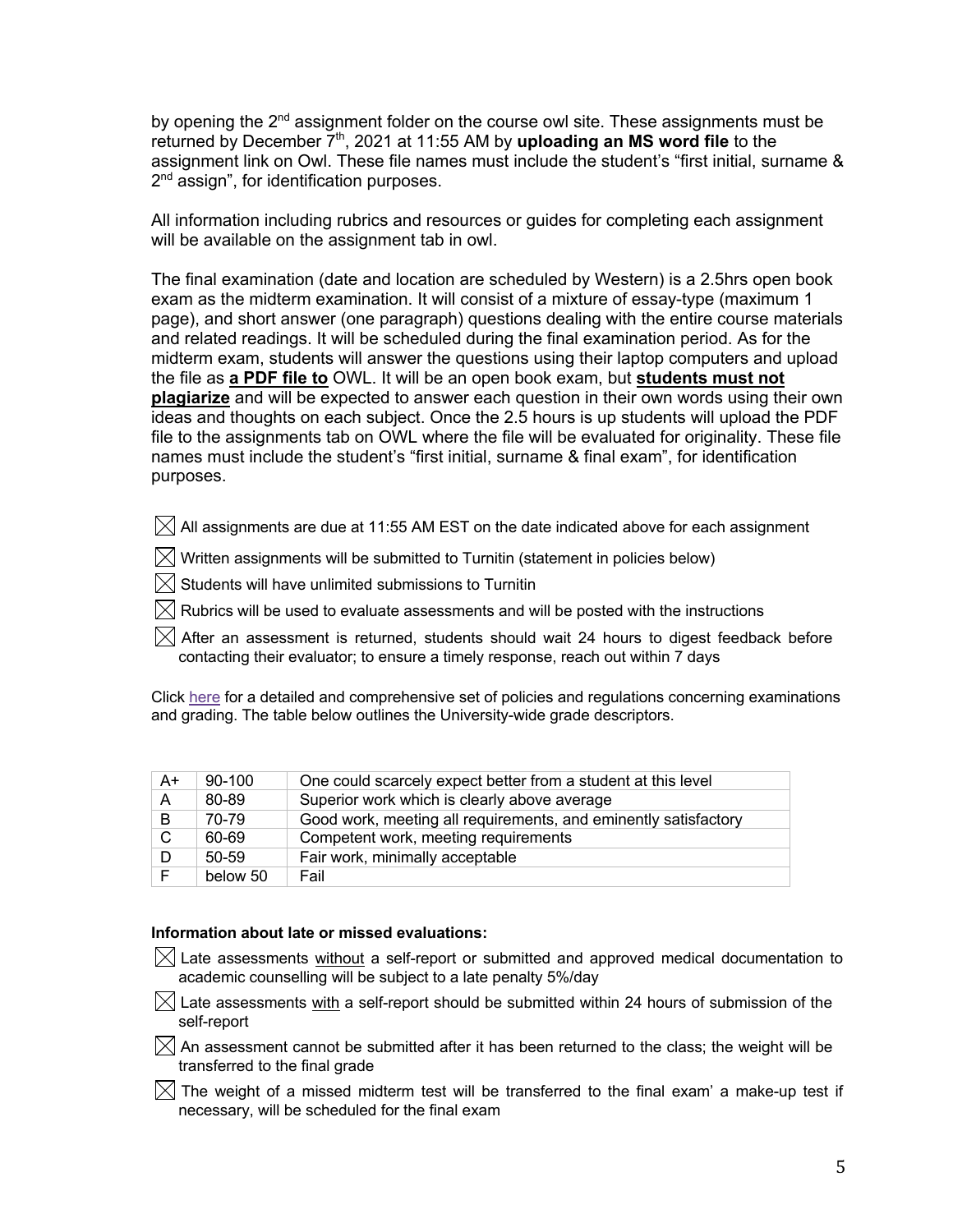$\boxtimes$  If the final make-up assessment is missed, the student will receive an INC and complete the task the next year the course is offered

# **10. Communication:**

- $\boxtimes$  Students should check the OWL site at least weekly
- $\boxtimes$  Regular updates will be provided on the OWL announcements
- $\boxtimes$  Students should email their instructor(s) and teaching assistant(s) when necessary



- $\boxtimes$  Emails will be monitored daily; students will receive a response in 24 48 hours
- $[\times]$  This course will use Live Classroom Tuesday sessions
- $\boxtimes$  This course will use the OWL forum for discussions
- $\boxtimes$  Students should post all course-related content on the discussion forum so that everyone can access answers to questions
- $\boxtimes$  The discussion forums will be monitored daily by instructors or teaching assistants

# **11. Office Hours:**



 $\bowtie$  Office hours will be held remotely using Zoom as requested by student emails to the **Instructor** 

 $\boxtimes$  Students will be able to set up an appointment with Dr. Watson by Emailing a request for a Zoom Meeting to awatson@uwo.ca

# **12. Resources**



 $\blacksquare$  All resources will be posted in OWL

# **13. Professionalism & Privacy:**

Western students are expected to follow the **Student Code of Conduct**. Additionally, the following expectations and professional conduct apply to this course:



 $\boxtimes$  Students are expected to follow online etiquette expectations provided on OWL

 $\boxtimes$  All course materials created by the instructor(s) are copyrighted and cannot be sold/shared

 $\boxtimes$  Recordings are not permitted (audio or video) without explicit permission

 $\boxtimes$  Permitted recordings are not to be distributed

 $\boxtimes$  Students will be expected to take an academic integrity pledge before some assessments

 $\boxtimes$  All recorded sessions will remain within the course site or unlisted if streamed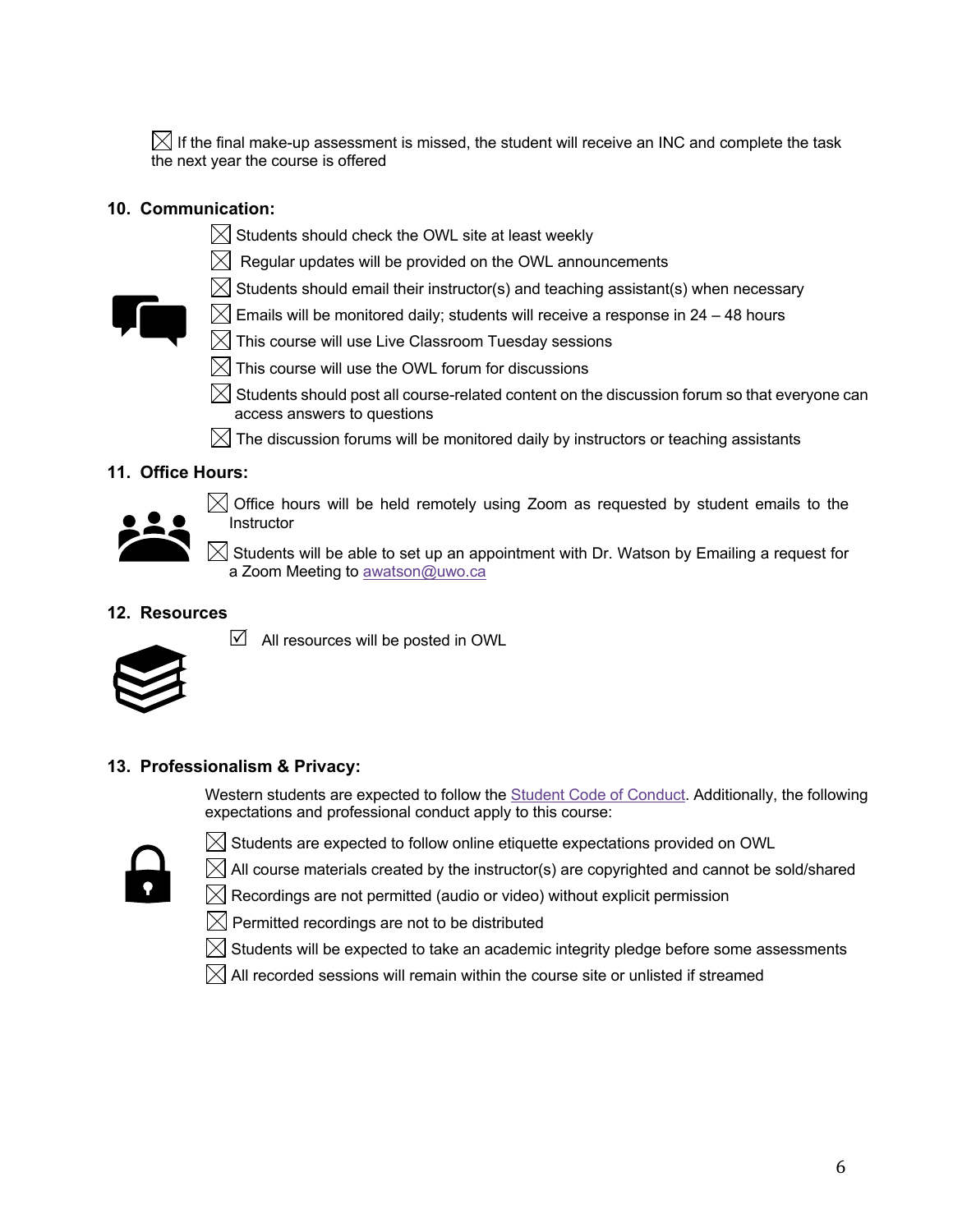# **14. How to Be Successful in this Class:**

Students enrolled in this class should understand the level of autonomy and self-discipline required to be successful.

- 1. Invest in a planner or application to keep track of your courses. Populate all your deadlines at the start of the term and schedule time at the start of each week to get organized and manage your time.
- 2. Make it a daily habit to log onto OWL to ensure you have seen everything posted to help you succeed in this class.
- 3. Follow weekly checklists created on OWL or create your own to help you stay on track.
- 4. Take notes as you go through the lesson material. Treat this course as you would a faceto-face course. Keeping handwritten notes or even notes on a regular Word document will help you learn more effectively than just reading or watching the videos.
- 5. Connect with others. Try forming an online study group and try meeting on a weekly basis for study and peer support.
- 6. Do not be afraid to ask questions. If you are struggling with a topic, check the online discussion boards or contact your instructor(s) and or teaching assistant(s).
- 7. Reward yourself for successes. It seems easier to motivate ourselves knowing that there is something waiting for us at the end of the task.

### **15. Western Academic Policies and Statements**

#### **Absence from Course Commitments**

#### Policy on Academic Consideration for Student Absences

If you are unable to meet a course requirement due to illness or other serious circumstances, you must seek approval for the absence as soon as possible. Approval can be granted either through a **selfreported absence** or via the **Academic Counselling** unit. Students have two self-reports to use throughout the academic year; absence from course commitments including tests, quizzes, presentations, labs, and assignments that are worth 30% or less can be self-reported. Self-reported absences cover a student for 48 hours (yesterday + today or today + tomorrow). Your instructor will receive notification of your consideration; however, you should contact your instructor immediately regarding your absence. Students are expected to submit missed work within 24 hours of the end of the 48-hour period. Please review details of the university's policy on academic consideration for student absences.

If you have used both their self-reported absences or will miss more than 48 hours of course requirements, a Student Medical Certificate (SMC) should be signed by a licensed medical or mental health practitioner, and you should contact academic counselling. Science and BMSc students can contact academic counselling through the Help Portal: https://www.uwo.ca/sci/counselling/

### **Accommodation for Religious Holidays**

The policy on Accommodation for Religious Holidays can be viewed here.

### **Special Examinations**

A Special Examination is any examination other than the regular examination, and it may be offered only with the permission of the Dean of the Faculty in which the student is registered, in consultation with the instructor and Department Chair. Permission to write a Special Examination may be given on

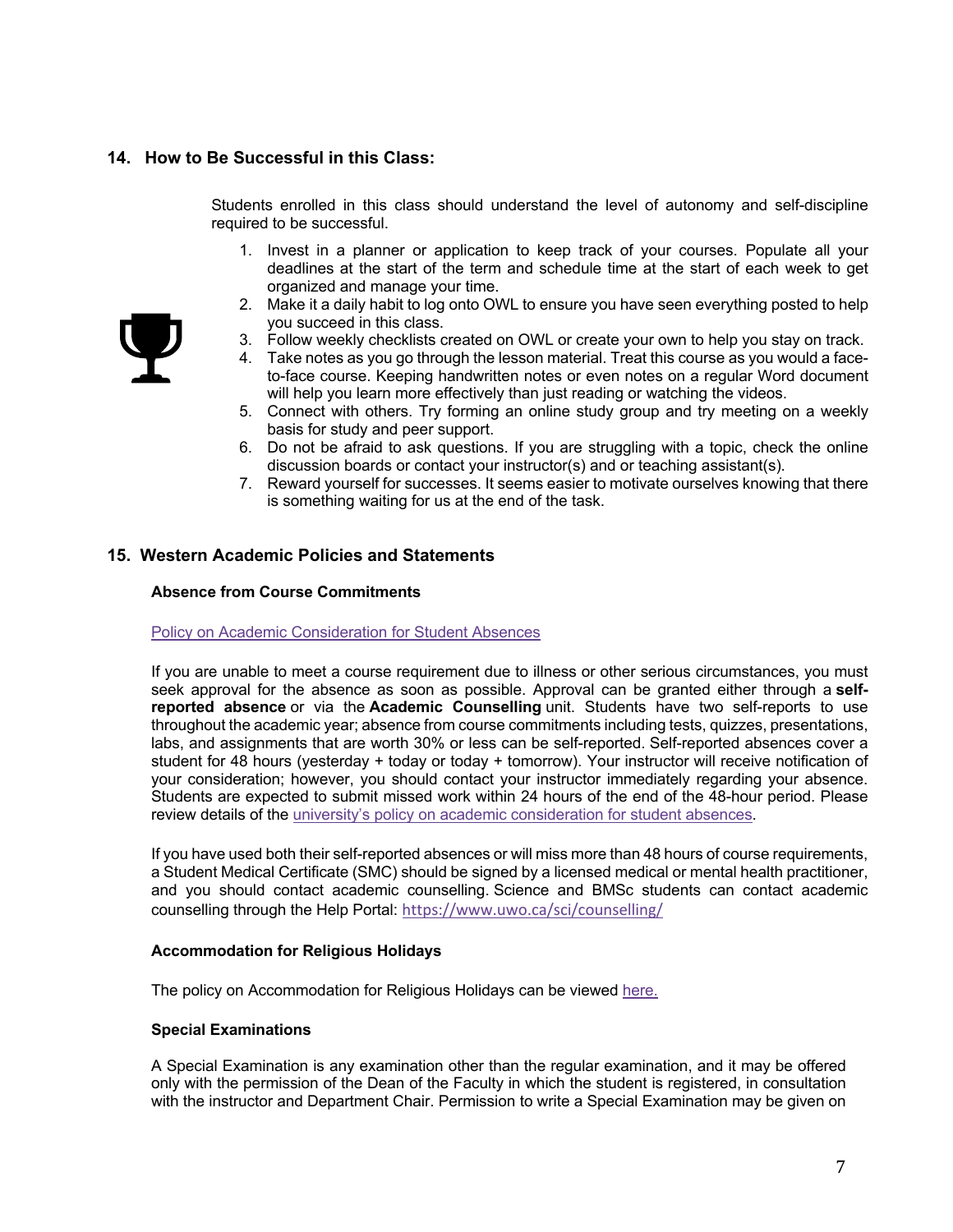the basis of compassionate or medical grounds with appropriate supporting documents. To provide an opportunity for students to recover from the circumstances resulting in a Special Examination, the University has implemented Special Examinations dates. These dates as well as other important information about examinations and academic standing can be found here.

### **Academic Offenses**

"Scholastic offences are taken seriously, and students are directed here to read the appropriate policy, specifically, the definition of what constitutes a Scholastic Offence.

### **Accessibility Statement**

Please contact the course instructor if you require material in an alternate format or if you require any other arrangements to make this course more accessible to you. You may also wish to contact Accessible Education (AE) at 661-2111 x 82147 for any specific question regarding an accommodation or review The policy on Accommodation for Students with Disabilities.

### **Correspondence Statement**

The centrally administered **e-mail account** provided to students will be considered the individual's official university e-mail address. It is the responsibility of the account holder to ensure that e-mail received from the University at his/her official university address is attended to in a timely manner. You can read about the privacy and security of the UWO email accounts here.

### **Discovery Credit Statement**

Students are permitted to designate up to 1.0 Discovery Credit course (or equivalent) for pass/fail grading that can be counted toward the overall course credits required for their degree program. The details of this policy and the deadlines can be found here.

### **Turnitin and other similarity review software**

All assignments will be subject to submission for textual similarity review to the commercial plagiarism detection software under license to the University for the detection of plagiarism. Students will be able to view their results before the final submission. All papers submitted for such checking will be included as source documents in the reference database for the purpose of detecting plagiarism of papers subsequently submitted to the system. Use of the service is subject to the licensing agreement, currently between Western University and Turnitin.com.

# **16. BMSUE Academic Policies and Statements**

### **Cell Phone and Electronic Device Policy (for in-person tests and exams)**

The Schulich School of Medicine & Dentistry is committed to ensuring that testing and evaluation are undertaken fairly across all our departments and programs. For all tests and exams, it is the policy of the School that any electronic devices, i.e., cell phones, tablets, cameras, or iPod are strictly prohibited. These devices MUST be left either at home or with the student's bag/jacket at the front of the room and MUST NOT be at the test/exam desk or in the individual's pocket. Any student found with one of these prohibited devices will receive a grade of zero on the test or exam. Nonprogrammable calculators are only allowed when indicated by the instructor. The program is not responsible for stolen/lost or broken devices.

# **Copyright and Audio/Video Recording Statement**